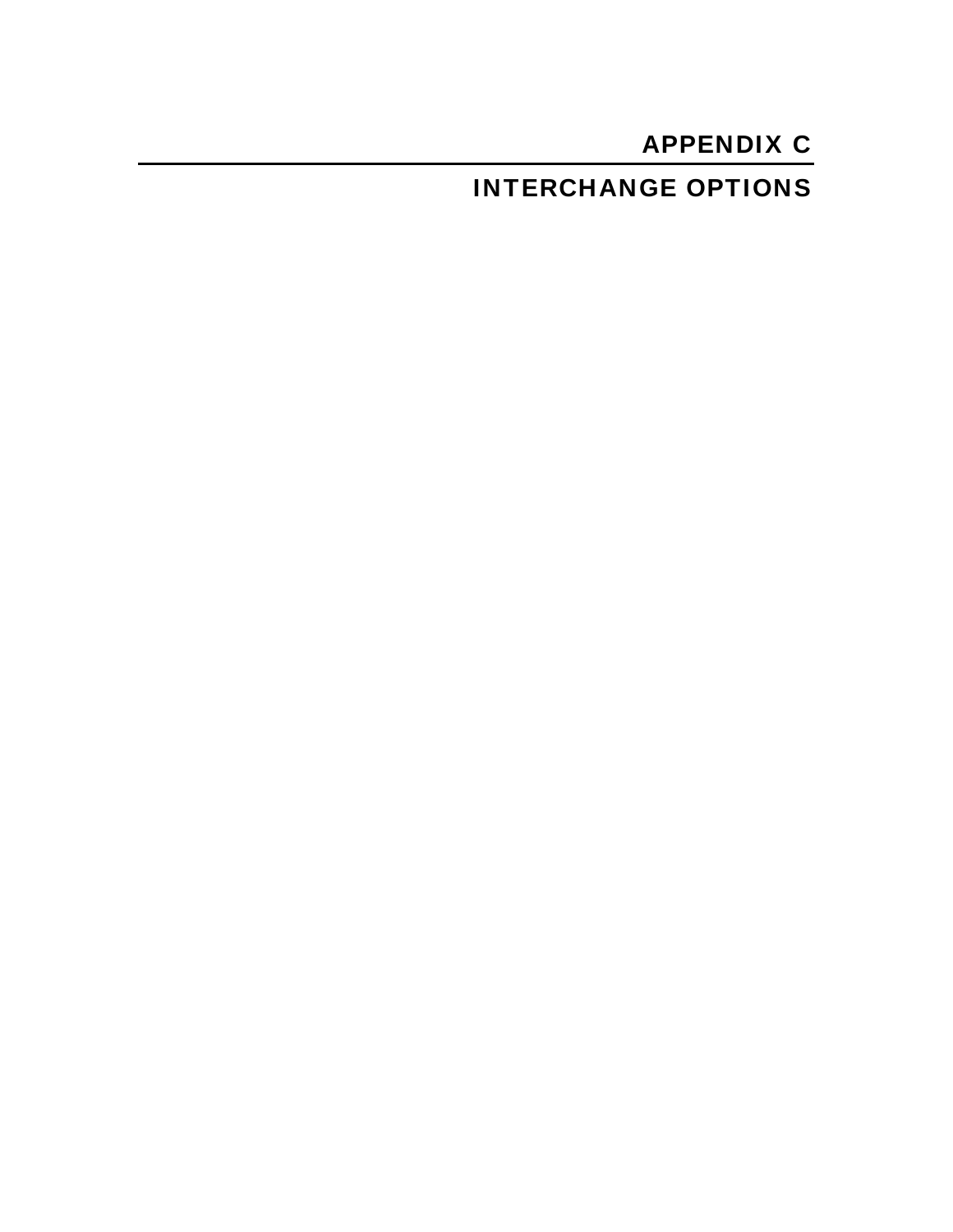## INTERCHANGE ALTERNATIVE EVALUATION

This appendix addresses interchange alternative solutions at the intersection at  $57<sup>th</sup>$  Street. Specifically, this appendix presents the process used to identify alternatives, describes the preliminary alternatives identified, explains the process for determining which alternatives to carry forward for detailed study, and presents the rationale for selecting the preferred alternative. This appendix also presents the interchange design criteria, identifies the interchange cost, considers environmental issues, and funding sources.

### **IDENTIFICATION OF INTERCHANGE LOCATIONS AND ALTERNATIVES**

The 2003 EA identified four locations considered for grade separated interchanges in order to accommodate either future traffic volumes or geometrics.

- The first identified location is at the intersection of SD100 and South Dakota Highway 115 (SD115) or Minnesota Avenue. The interchange at SD115 was identified as needed due to the geometrics proposed in the 2003 EA Preferred Alternative. However, due to a refinement of the alignment for the Revised Build Alternative (Chapter 2 provides a detailed discussion of the alternatives evaluated for SD100); the interchange is no longer needed.
- The second identified location is in the area where South Dakota Highway 11 (SD11),  $69<sup>th</sup>$  Street,  $57<sup>th</sup>$  Street, and SD100 intersect. A traffic study completed by HDR in 2006 (updated in 2011) evaluated traffic volumes and flow without an interchange and confirmed the need for an interchange in this area; two interchange alternatives were analyzed at this location (HDR, 2006a).
- The third identified location in the 2003 EA is at the intersection of Rice Street and SD100. The traffic study completed in 2006 (updated in 2011) confirmed the need for a grade separated interchange in this area. A subsequent feasibility study completed by the City of Sioux Falls identified a future extension of Benson Road replacing Rice Street as the primary commuting route in northeast Sioux Falls. The interchange options will be discussed as part of the Northern Segment Supplemental EA.
- The fourth location identified in the 2003 EA was at I-90; the interchange options will be considered as part of the Northern Segment Supplemental EA.

Criteria used to evaluate interchange alternatives included construction and ROW costs, the ability to meet design criteria, constructability, adequately accommodate future traffic volumes, property impacts, and other environmental issues.

#### **Build Alternative Options**

Throughout South Dakota, two types of interchanges predominate: a diamond interchange and a single point interchange (SPI). The diamond interchange is prevalent along the interstate system in rural areas and the SPI is becoming the norm in urban areas where right-of-way (ROW) is expensive. Variations of the diamond interchange were evaluated for particular areas of this Project.

At the intersection of  $57<sup>th</sup>$  Street and SD100, which is in the vicinity of the current  $57<sup>th</sup>$  Street/SD11 intersection, the interchange options developed for comparison include a folded diamond interchange and a SPI. Figure C-1 shows the folded diamond option and Figure C-2 shows the single point option.

Comparisons of the impacts of each interchange type at  $57<sup>th</sup>$  Street are discussed below. A more detailed description of potentially affected resources as well as potential impacts from traffic and maintenance of the improved transportation system can be found in Chapter 3, Affected Environment and Environmental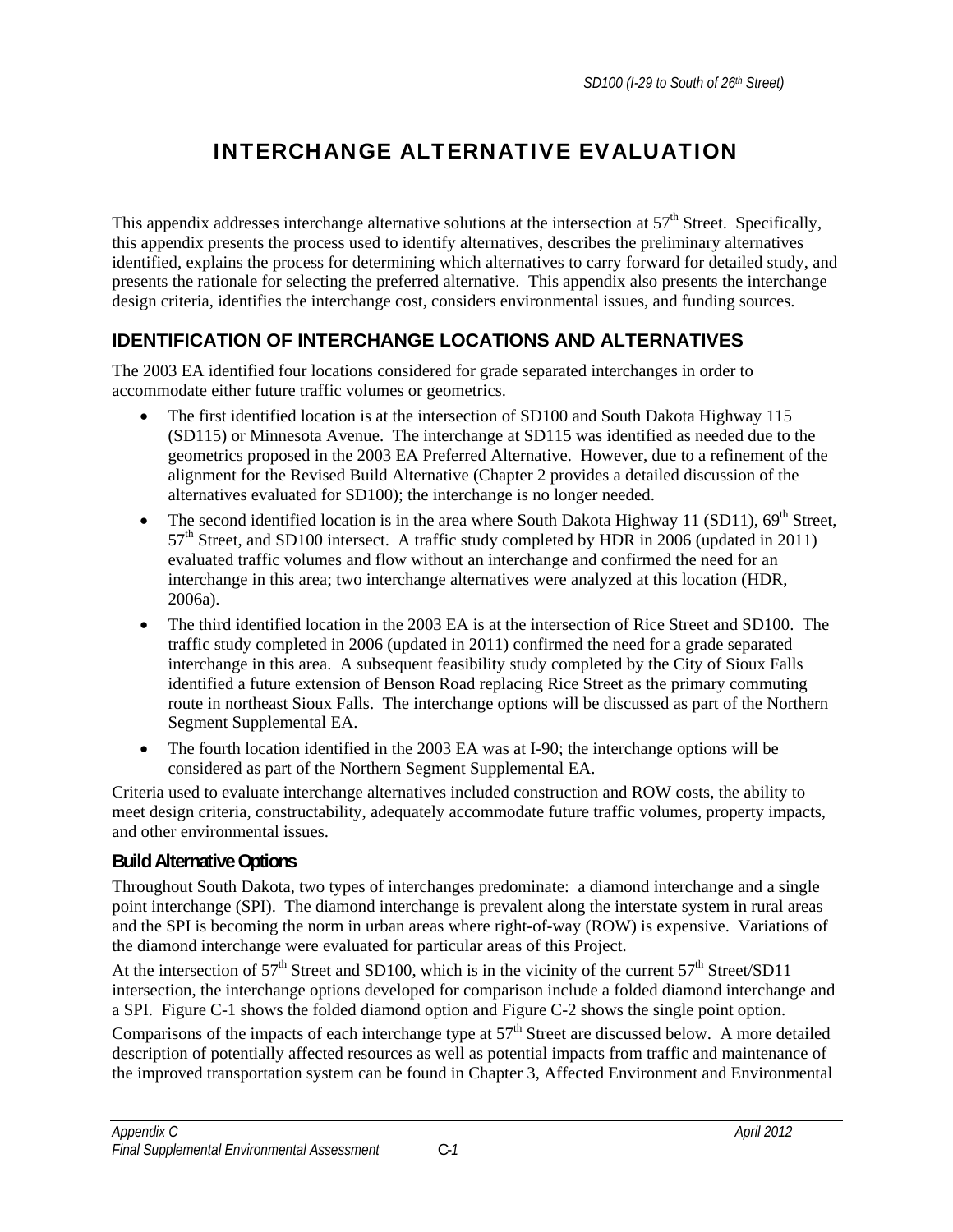Impacts for the preferred interchange option at 57<sup>th</sup> Street. A brief summary of each interchange type along with an overview of advantages and disadvantages of each interchange type is summarized below.

#### *57th Street Interchange*

**Folded Diamond Interchange** – This type of interchange consists of all ramps located on only one side of the intersecting street. In the case of the folded diamond interchange located at  $57<sup>th</sup>$  Street, the ramps are located to the north of  $57<sup>th</sup>$  Street. The loops would accommodate northbound off and southbound movements. The primary reason for developing this option was to create maximum separation between the  $69<sup>th</sup>$  Street and the ramp gores. Traffic would be controlled by two separate signals located at the northbound and southbound ramp junctions.

- **Advantages** 
	- o Typical interchange familiarity
	- o Lowest construction cost of options developed
- **Disadvantages** 
	- o Increased ROW needs
	- o Increase of wetland impacts of approximately 3 acres more than the SPUI

**Single Point Interchange** – This type of interchange is best suited for urban areas where ROW acquisition is limited and expensive. The SPI essentially combines two separate diamond ramp intersections into one large intersection which accommodates all vehicular movements and is controlled by a single traffic signal. The other unique concept of the SPI is that opposing left turning movements are to the left of each other.

- **Advantages** 
	- o Reduced ROW needs
	- o Increased traffic capacity
	- o Driver familiarity
	- o Reduce wetland impacts by approximately 3 acres than the Folded Diamond Interchange
- **Disadvantages** 
	- o Higher construction costs

### **PREFERRED INTERCHANGE OPTIONS**

Based on an evaluation of advantages and disadvantages of the options identified for the 57<sup>th</sup> Street Interchange, the SPI has been identified as the preferred interchange for the Revised Build Alternative.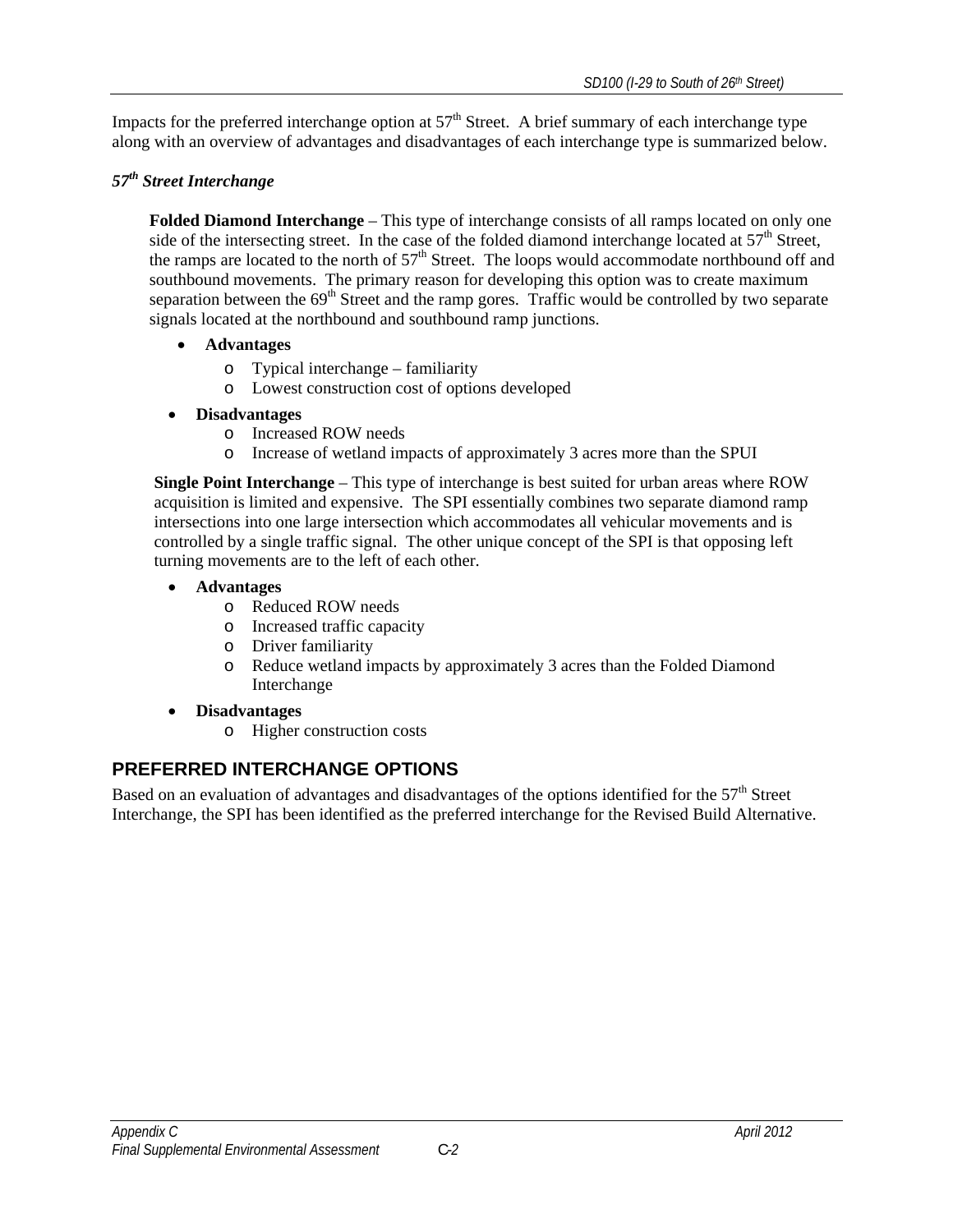